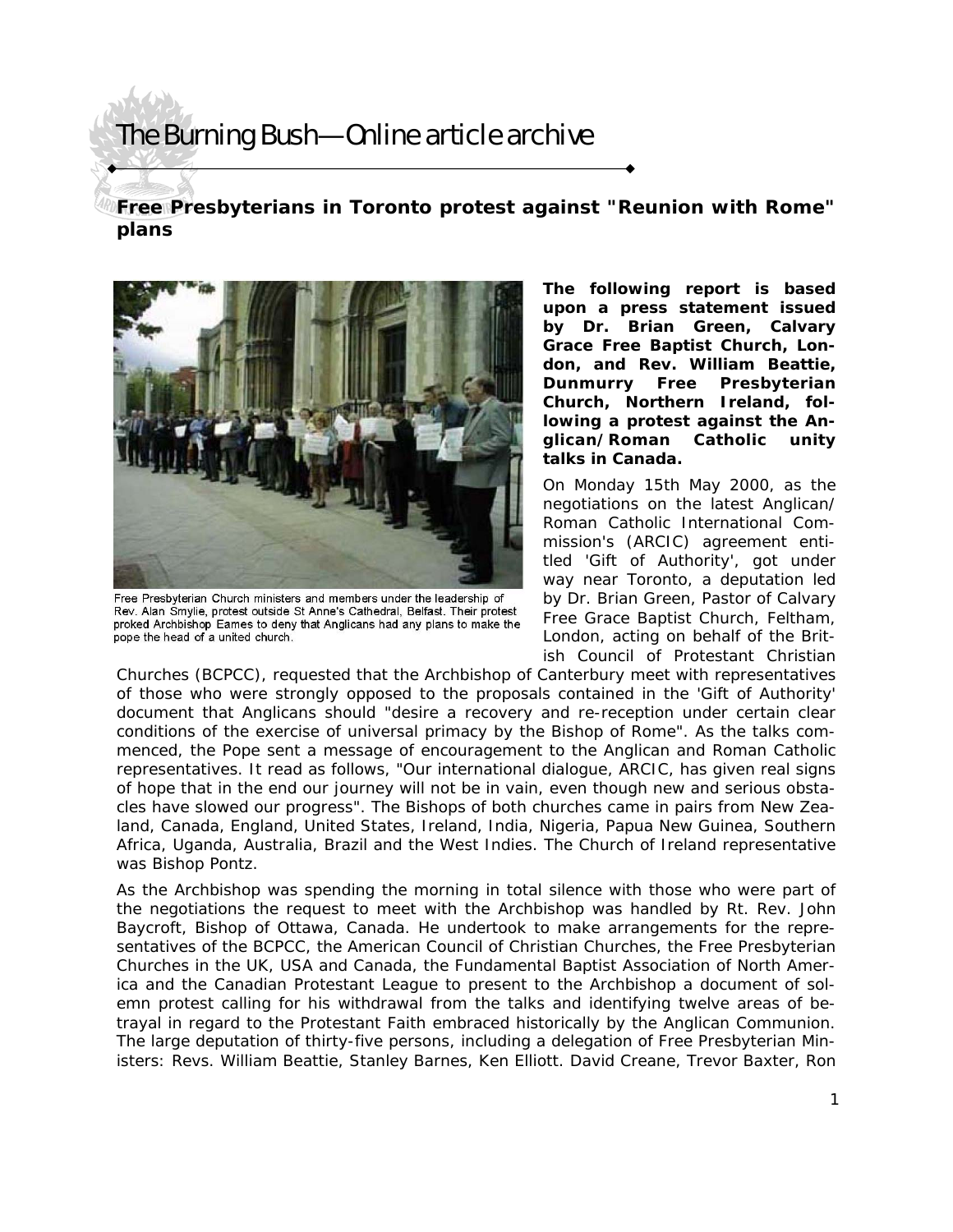## The Burning Bush—Online article archive

Johnstone and Derek Irwin, travelled to the Queen of the Apostles Renewal Centre, Mississauga, near Toronto, where the talks were being held. The Archbishop, who was chairing the discussions jointly with Cardinal Cassidy of the Vatican's Pontifical Council for promoting Christian Unity, appointed a representative to receive the deputation. The document was presented by Dr. Brian Green and an undertaking was given that it would be delivered. The Archbishop's representative listened intently to the concerns arising from the talks, but refused to make any comment or to answer any questions, even when it was pointed out to him that the Pope had stated that the position of the Roman Catholic Church was "irreformable" (Ad Tuendam Fidem) on matters of dogma and doctrine, and that therefore the talks were in reality a waste of time and effort unless the Anglicans were prepared to accept the Pope's position on dogma and doctrine. On that same evening, a capacity audience assembled in Toronto Free Presbyterian Church to protest against the Anglican Apostasy. Speakers representing all the churches and groups, that had been to Mississauga earlier in the day to protest, outlined their opposition to the talks. They proclaimed not only their commitment to the historic Protestant Faith but also their continuing opposition to the global apostasy headed up by the Church of Rome and the World Council of Churches and particularly the leadership being given by the Anglican Communion worldwide in leading the historic Protestant denominations back to Rome. The return to Rome is being undertaken in "stages", as proposed by Bishop McAdoo of the Church of Ireland in Malta in 1968 (Anglican/Roman Catholic dialogue - the Work of the Preparatory Commission - the forerunner of ARCIC). It has now progressed to another stage by the Anglican/ Roman Catholic talks at Mississauga. Following the talks, it has been announced that Anglicans and Roman Catholics "have reached a very significant NEW PLACE on our journey . . . . . We have come to a clear sense that we have moved much closer to the goal of full visible communion than we had at first dared to believe".

The announcement acknowledges "There are as yet unresolved differences", but affirms that A NEW STAGE of "Evangelical Koinonia", ie. a "Communion of joint commitment" has been achieved. It further states that "Now is the appropriate time for the authorities of our two communions to recognise and endorse this NEW STAGE through the signing of a JOINT DECLARATION OF AGREEMENT" which will be a Joint Affirmation of Faith. An ACTION PLAN has been drawn up and the first recommendation is that "A JOINT UNITY COMMISSION" be established which will "oversee the preparation of the JOINT DECLARATION OF AGREE-MENT ON FAITH as well as facilitating the development of STRATEGIES for translating the degree of spiritual communion that has been achieved INTO VISIBLE AND PRACTICAL OUTCOMES." Finally the announcement states "THIS NEW STAGE ON OUR JOURNEY IS BUT A STEP ON THE WAY TO FULL AND VISIBLE UNITY".

#### **Here, in the words of the leaders of the sell-out to popery, is what is really happening in the Church of Ireland. These facts are not the inventions of the Free Presbyterian Church. Let all Church of Ireland members take note of this and decide for themselves who is doing the deceiving and lying.**

The action plan agreed at Mississauga for the new Joint Unity Commission also charges the new Commission, which will be set up jointly by the Vatican's Pontifical Council for Promoting Christian Unity and the Anglican Communion Office, "to promote and monitor the formal response and reception of the agreed statements of ARCIC and to promote the coherence of other bilateral dialogues" that Anglicans and Roman Catholics are involved in. The